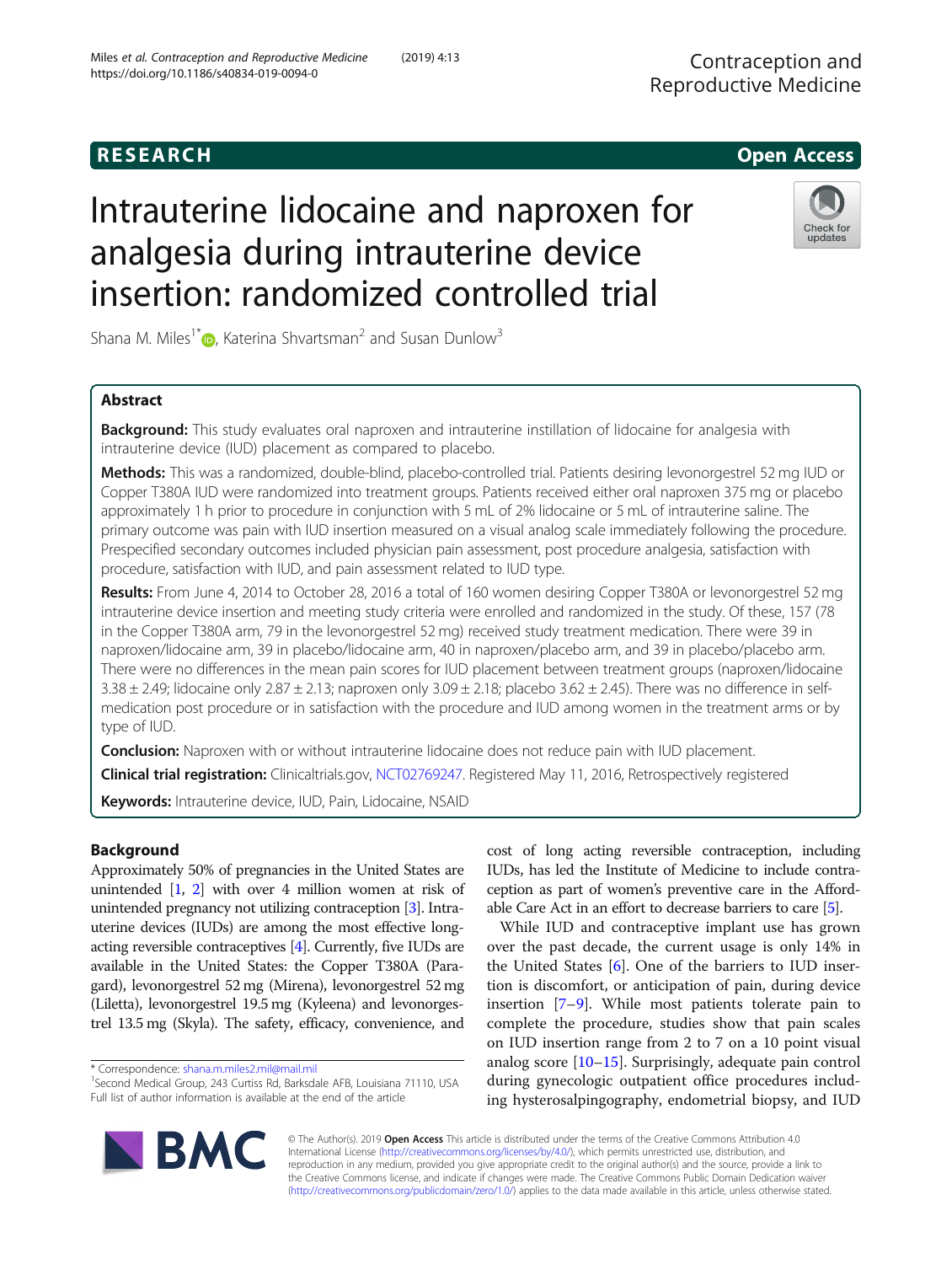insertion and removal have been addressed in only a limited way in the literature. Moreover, despite the discomfort associated with IUD insertion, endometrial biopsy, and other office gynecology procedures, there is no standard of care for pre/intra/post procedure analgesia. In our institution, depending on provider preference and previous patient counseling, many patients receive no pain medication for their IUD insertion procedure.

Autonomic innervation to the uterus and cervix is provided via S2-S4, and the T10-L1 afferent visceral pain fibers [[16\]](#page-6-0). Intrauterine instilled anesthetic is thought to act on nerve endings within the endometrium [\[17](#page-6-0)]. As such, analgesia for common office outpatient gynecologic procedures that have been investigated include: intracervical or paracervical injections, nonsteroidal anti-inflammatory drugs (NSAIDs), intrauterine instillation. Despite efficacy with intracervical/paracervical injections  $[18]$  $[18]$ , the injection is painful and is a deterrent to use [\[19](#page-6-0)–[21\]](#page-6-0). NSAIDs block prostaglandin synthesis and have been shown to be effective in relief of mildmoderate pain associated with gynecologic procedures [[20\]](#page-6-0). A 2015 Cochrane review examining analgesia with IUD insertion found that naproxen may have an effect at reducing pain during IUD insertion [\[22](#page-6-0)] however, subsequently, Ngo et al. found that while naproxen did not reduce pain with IUD insertion it did reduce pain postinsertion [[13\]](#page-6-0).

Intrauterine instillation of lidocaine has been shown to be efficacious in endometrial biopsy [[23](#page-6-0)–[25](#page-6-0)], saline sonogram [[26](#page-6-0)], and retrieval of "lost" IUD [[27\]](#page-6-0). Another study showed that intrauterine lidocaine in conjunction with naproxen significantly decreased the pain associated with endometrial biopsy [\[25](#page-6-0)]. If the administration of oral and/or intrauterine analgesia was efficacious for intrauterine device insertion, this would be a low cost and a low risk intervention. The aim of this study was to determine efficacy of NSAID and intrauterine analgesia, either singly or doubly, during intrauterine device insertion on patients' pain perception.

## Materials and methods

This study was approved by the Walter Reed National Military Medical Center Institutional Review Board (#384645–3) prior to enrollment of the first patient and the study was posted on [Clinicaltrials.gov](http://clinicaltrials.gov) (NCT 02769247) on May 11, 2016. This was a factorial design, randomized, double blind, placebo-controlled study with women who were recruited from our outpatient obstetrics and gynecology clinics. Prior to their enrollment in the study for the intrauterine device of their choice (Copper T380A or Mirena levonorgestrel 52 mg), subjects signed procedure consent. After subjects completed a study consent form with a study physician in accordance with the Declaration of Helsinki, they completed a demographics form to ensure that they met inclusion criteria and had no exclusion criteria. Inclusion criteria included Defense Enrollment Eligibility Reporting System (DEERS)-eligible women aged 18 years and older desiring Copper T380A or levonorgestrel 52 mg intrauterine device insertion. DEERS eligibility would allow them to receive care at a Military Treatment Facility. Exclusion criteria were current pregnancy, history of cervical stenosis, severe medical illness, known allergy or sensitivity to lidocaine or naproxen, peptic ulcer disease, current pelvic inflammatory disease, patients with known renal insufficiency, and patients using chronic NSAIDs or on chronic pain medication. Due to the infrequency of Skyla IUD use in our clinic and the non-availability of Liletta and Kyleena at the time of the study, women desiring these devices were also excluded.

Each subject was then assigned a study number and was randomized to a treatment within the Copper T380A or Levonorgestrel 52 mg arms by the investigational pharmacy on the day of enrollment. The patient chose which IUD they desired prior to enrollment and was not randomized to IUD type. The investigational pharmacist, who was otherwise not involved in the study, used computer generated block randomization. The pharmacy provided study packets that included an unlabeled syringe and oral medication so that physicians and patients were blinded to the assigned treatment group. The subject took the oral medication (naproxen 375 mg prepared in a capsule or similarly prepared placebo capsule) 1 h prior to the procedure. After performing a bimanual exam, placing a speculum and cleansing the cervix with betadine, the study physician then instilled 5 ml of the intrauterine solution (2% lidocaine or similarly prepared normal saline) through the endocervix using an 18-gauge angiocatheter advanced to the hub. The angiocatheter was left in place for 3 min before it was removed. Single tooth tenaculum was then placed and the uterus was measured with a metal sound. The intrauterine device was then inserted according to manufacturer's instruction. To maintain consistency, three study physicians (KS, SD, SM) used the same technique to place the IUDs.

Immediately after the procedure, each patient completed a post procedure survey rating their pain during the procedure, satisfaction with the insertion, and whether they would have an IUD placed again. The survey included a visual analog scale (VAS) where 0 represented no pain and 10 being the worst pain they could imagine. The satisfaction ratings were scored on a scale from 1 to 5 with 5 being extremely satisfied with the procedure. The patients completed another survey at day 30 post insertion. The physician also recorded and scored visible signs of the women's discomfort during the procedure (gripping table, lifting off table) using a 3-point observer scale for each of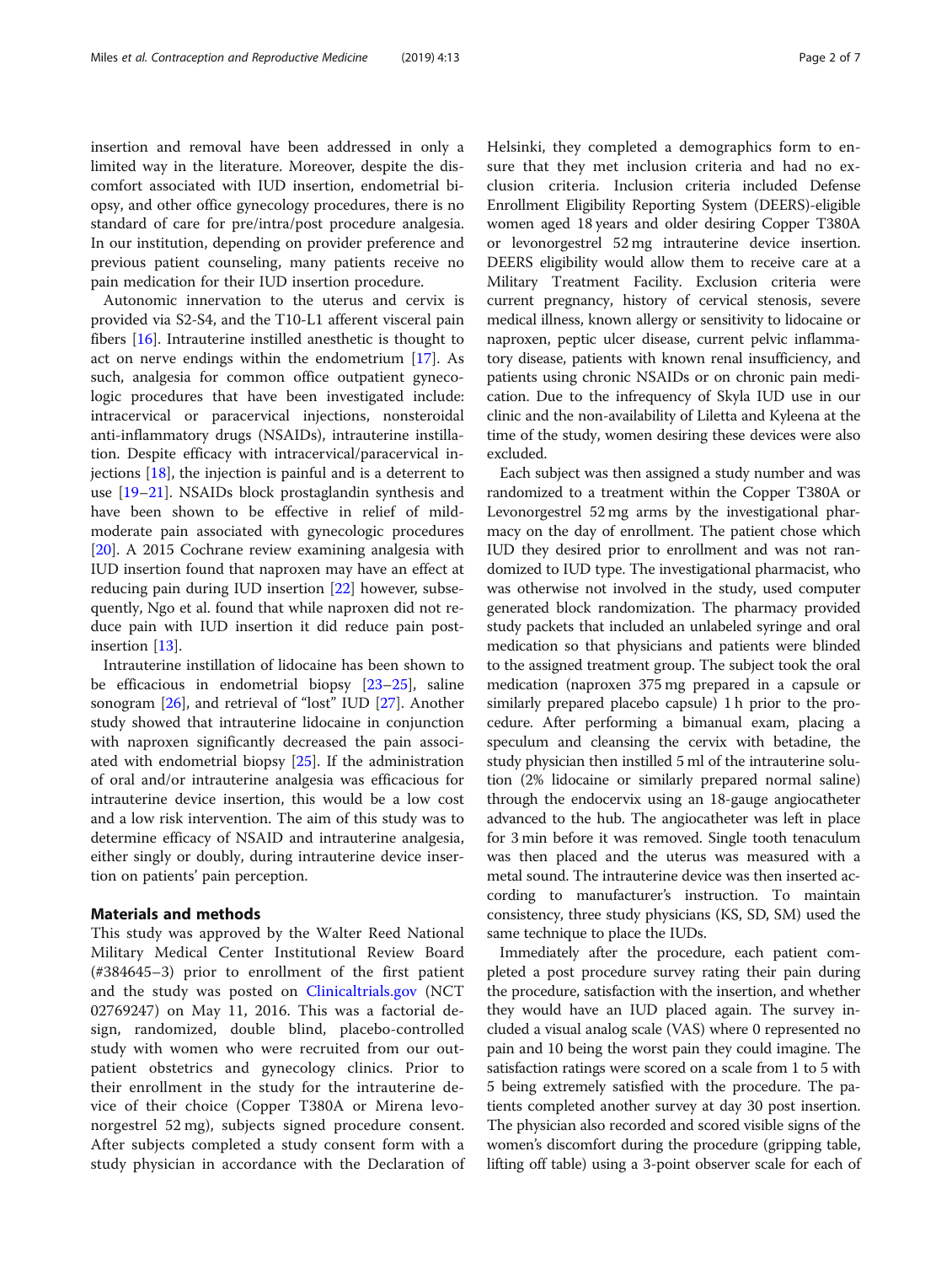the parameters [[24\]](#page-6-0). On this scale 0 was no response, 1 was patient admits to some discomfort but procedure is not interrupted, 2 was patient in discomfort but after briefly halting the procedure, the IUD is inserted while 3 the patient is visibly uncomfortable, gripping the table or squeezing the attendant's hand. The difficulty of insertion was also noted. Lidocaine and saline were packaged in identical syringes and oral placebo tablets were encased in same capsule as the naproxen. Patients and physicians were blinded to treatment groups but not IUD type.

Power calculation was based on other studies assessing pain with IUD placement and endometrial biopsy [[11](#page-5-0), [21,](#page-6-0) [25\]](#page-6-0). Power calculation was done for treatment groups of 34 patients, assuming pain rating in placebo group of 4, standard deviation of VAS scores is 2.9 points, with a two-sample t test with 5% two-sided significance level will have 80% power to detect a difference of 2 points between the groups. Clinically significant difference in VAS pain score has been defined as 2 on a 0– 10 VAS scale [[28,](#page-6-0) [29\]](#page-6-0). To allow room for missing data, non-completion of procedure and loss to follow up, we planned to recruit 80 women in each IUD type (levonorgestrel 52 mg vs Copper T380A) and 40 women in each treatment arm (placebo/normal saline; naproxen/normal saline, placebo/lidocaine; naproxen/lidocaine), for a total of 160 patients.

Demographics and survey data were compared using the t test or Wilcoxon two-sample test for continuous variables.  $X<sup>2</sup>$  or Fisher exact test was used for categorical variables. Additional statistical analysis was performed using Kruskal-Wallis test to evaluate the differences of the mean pain scores between the groups.  $P < 0.05$  was considered statistically significant.

## Results

There were 160 women enrolled in the study between June 2014 and October 2016, with 80 desiring the levonorgestrel 52 mg IUD and 80 desiring Copper T380A IUD with 40 randomized in each treatment arm. Patients chose their desired IUD prior to enrollment. Enrollment was closed for either levonorgestrel 52 mg IUD or Copper T380A IUD after 80 women were enrolled in each respective arm. Two patients decided against study participation after enrollment, another took non-study medication prior to her IUD insertion excluding her from the analysis, and another was unable to have her IUD placed due to difficulty with IUD insertion (Fig. 1). All other patients analyzed received the assigned study medication and completed IUD insertion. A total of 157 patients were analyzed (79 patients desiring levonorgestrel 52 mg IUD, 78 patients desiring Copper T380A IUD). Within treatment groups there were 39 in the combined treatment arm, 39 in the intrauterine lidocaine only arm, 40 in the naproxen only arm, and 39 in the placebo arm. There were no statistically significant differences among treatment groups in age, body mass index (BMI), parity, history of cervical procedures, vaginal parity, ease of insertion, use of pain medication postprocedure as shown in Tables [1](#page-3-0) and [2.](#page-3-0) There was a significant difference of distribution of patients with history of c-section ( $p = 0.031$ ) between treatment groups.

Pain perceived by patients in the treatment groups was not statistically significant between the groups with mean VAS in the placebo arm of  $3.62 \pm 2.45$  $3.62 \pm 2.45$  $3.62 \pm 2.45$  (Fig. 2) as compared to the naproxen only  $(3.09 \pm 2.18)$ , lidocaine only  $(2.87 \pm 2.13)$ , naproxen and lidocaine  $(3.38 \pm 2.49)$ arms. Pain assessment during the procedure rated by the

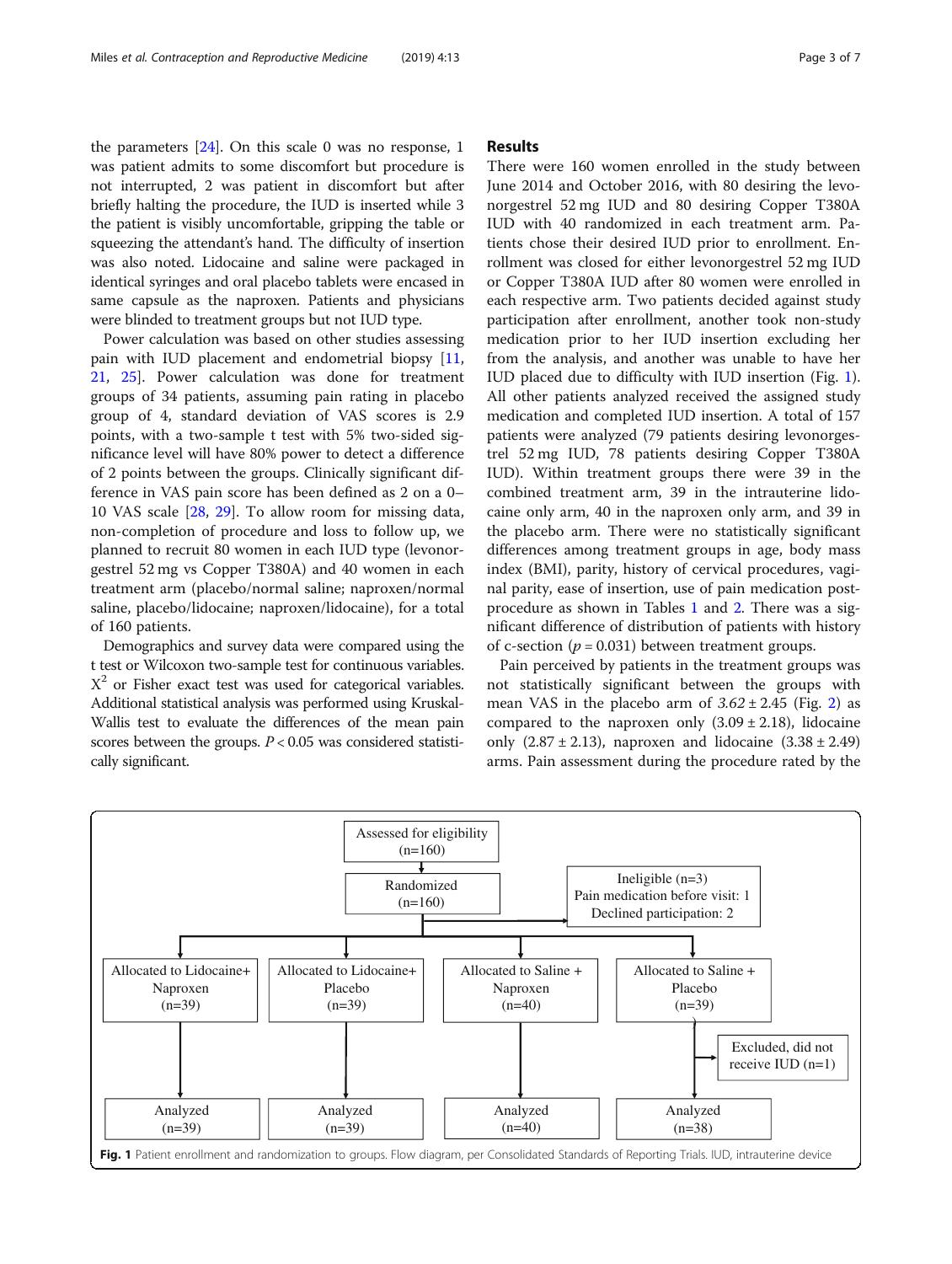| Characteristic            | Lidocaine/Naproxen $(n = 39)$ | Lidocaine/Placebo ( $n = 39$ ) | Saline/Naproxen $(n = 40)$ | Saline/Placebo $(n = 39)$ | P     |
|---------------------------|-------------------------------|--------------------------------|----------------------------|---------------------------|-------|
| Age (y)                   | $31.1 \pm 8.5$                | $31.1 \pm 7.4$                 | $31.2 \pm 6.5$             | $29.7 \pm 6.9$            | 0.788 |
| BMI ( $kg/m2$ )           | $27.6 \pm 6.4$                | $26.0 \pm 4.1$                 | $27.1 \pm 5.1$             | $25.9 \pm 4.4$            | 0.340 |
| Parity                    |                               |                                |                            |                           | 0.510 |
| Nulliparous               | 13(33.3)                      | 17(43.6)                       | 11(27.5)                   | 14 (35.9)                 |       |
| Parous                    | 26 (66.7)                     | 22 (56.4)                      | 29 (72.5)                  | 25(64.1)                  |       |
| Vaginal parity            | 18(46.1)                      | 15 (38.4)                      | 12 (30.0)                  | 14 (35.9)                 | 0.408 |
| Prior c-section           | 10(25.6)                      | 9(23.1)                        | 20(50.0)                   | 14 (35.9)                 | 0.031 |
| Prior IUD insertion       |                               |                                |                            |                           | 0.605 |
| Yes                       | 6(15.4)                       | 9(23.0)                        | 12(30.0)                   | 8(20.5)                   |       |
| No                        | 33 (84.6)                     | 30 (76.9)                      | 28 (70.0)                  | 31 (79.5)                 |       |
| Prior Cervical procedures |                               |                                |                            |                           |       |
| Yes                       | 5(12.5)                       | 12(30)                         | 6(15)                      | 6(15.4)                   |       |
| No                        | 34 (85)                       | 27(67.5)                       | 34 (85)                    | 33 (84.6)                 |       |
| Ease of insertion         |                               |                                |                            |                           | 0.99  |
| Easy                      | 38 (97.4)                     | 38 (97.4)                      | 38 (95)                    | 36 (94.7)                 |       |
| Difficult                 | 1(2.6)                        | 1(2.6)                         | 2(0.5)                     | 2(5.2)                    |       |

# <span id="page-3-0"></span>Table 1 Patient demographics

Data are n%, unless otherwise specified

BMI body mass index, IUD intrauterine device

# Table 2 Analgesic outcomes

| Characteristic                 | Lidocaine/Naproxen | Lidocaine/Placebo | Saline/Naproxen | Saline/Placebo  | P     |
|--------------------------------|--------------------|-------------------|-----------------|-----------------|-------|
| Physician pain assessment      | $0.77 \pm 0.11$    | $0.56 \pm 0.09$   | $0.48 \pm 0.11$ | $0.59 \pm 0.8$  | 0.238 |
| Visual analog pain score       | $3.38 \pm 2.49$    | $2.87 \pm 2.13$   | $3.09 \pm 2.18$ | $3.62 \pm 2.45$ | 0.456 |
| Post procedure analgesia       |                    |                   |                 |                 | 0.568 |
| Yes                            | 10(25)             | 8(20)             | 9(22.5)         | 12 (30.8)       |       |
| No                             | 28 (70)            | 28 (70)           | 31(77.5)        | 22 (56.4)       |       |
| Satisfaction with procedure    | $4.36 \pm 0.84$    | $4.26 \pm 0.94$   | $4.3 \pm 0.94$  | $4.4 \pm 0.9$   | 0.910 |
| Satisfaction with IUD (Day 30) |                    |                   |                 |                 |       |
| Levonorgestrel 52 mg           | $4.40 \pm 0.75$    | $4.36 \pm 0.97$   | $4.35 \pm 1.1$  | $4.38 \pm 0.89$ |       |
| Copper T380A                   | $4.31 \pm 0.95$    | $4.16 \pm 0.92$   | $4.3 \pm 0.81$  | $4.47 \pm 0.94$ |       |
| Physician pain assessment      |                    |                   |                 |                 | 0.31  |
| Levonorgestrel 52 mg           | $0.90 \pm 0.72$    | $0.50 \pm 0.11$   | $0.55 \pm 0.18$ | $0.53 \pm 0.12$ |       |
| Copper T380A                   | $0.63 \pm 0.13$    | $0.63 \pm 0.14$   | $0.40 \pm 0.11$ | $0.63 \pm 0.11$ |       |
| Visual analog pain score       |                    |                   |                 |                 |       |
| Levonorgestrel 52 mg           | $3.55 \pm 0.55$    | $2.45 \pm 0.44$   | $2.85 \pm 0.45$ | $3.26 \pm 0.54$ | 0.09  |
| Copper T380A                   | $3.26 \pm 0.59$    | $3.32 \pm 0.52$   | $3.35 \pm 0.52$ | $4.00 \pm 0.58$ |       |
| Post procedure analgesia       |                    |                   |                 |                 |       |
| Levonorgestrel 52 mg           |                    |                   |                 |                 | 0.65  |
| Yes                            | 3(16)[0.33]        | $3(17)$ [0.23]    | 5(25)[0.09]     | 5(31)[0.64]     |       |
| <b>No</b>                      | 16 (84) [0.09]     | 15 (83) [0.06]    | 15 (75) [0.02]  | 11 (69) [0.18]  |       |
| Copper T380A                   |                    |                   |                 |                 | 0.43  |
| Yes                            | $7(41)$ [0.45]     | 5(28)[0.10]       | 4 (20) [0.89]   | $7(41)$ [0.45]  |       |
| No                             | 10 (59) [0.21]     | 13 (72) [0.05]    | 16 (80) [0.42]  | 10 (59) [0.21]  |       |

Data are mean  $\pm$  standard deviation, n%, [X<sup>2</sup>] unless otherwise specified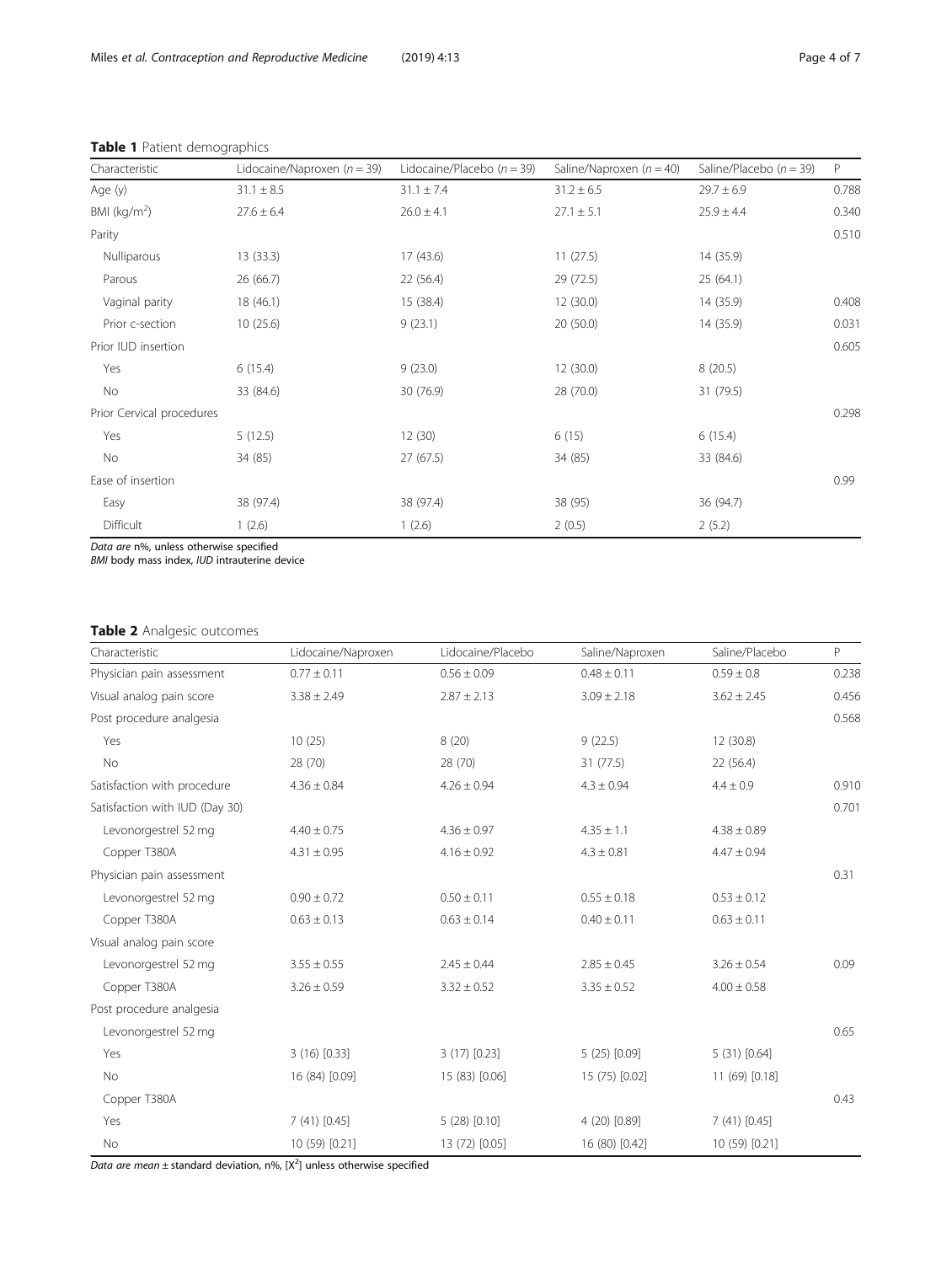<span id="page-4-0"></span>

physician inserting the device was not significantly different between treatment groups or type of IUD (Table [2](#page-3-0)) . There was no statistically significant difference in patients' use of post procedure analgesia regardless of IUD type ( $p = 0.19$ ) or treatment groups ( $p = 0.568$ ) when surveyed approximately 30 days post-insertion. This study was not powered to detect differences between treatment groups between types of IUDs nor were patients randomized to type of IUD.

Overall satisfaction for the IUD procedure was high with 98% of the patients scoring they were satisfied to extremely satisfied with their procedure and 97% would have an IUD placed again. Satisfaction scores were not different between treatment groups or IUD type. There was one patient that was diagnosed with pelvic inflammatory disease approximately 1 week after her IUD insertion and her IUD was inadvertently removed during her requested clipping of strings. Patient's IUD was not replaced at that visit. Another patient returned with vasovagal symptoms approximately 1 h following placement of her IUD however this did not affect her retention of the device. This study was not powered to detect differences in the low rates of adverse events or measures of patient satisfaction.

# Discussion

Consistent with other studies, the data suggests that there is no significant difference in pain control during IUD insertion using NSAIDs like naproxen [[11](#page-5-0), [13](#page-6-0), [30](#page-6-0)– [32\]](#page-6-0). The average VAS of 3.6 in our placebo group is consistent with other studies  $[30, 31]$  $[30, 31]$  $[30, 31]$ . The wait time of 1 h after administration of naproxen and three minutes with intrauterine instillation should have been appropriate to

achieve peak levels of analgesia at time of IUD insertion [[33\]](#page-6-0). To our knowledge, this is the first randomized, double-blind, placebo-controlled study comparing the use of NSAIDs and intrauterine instillation of anesthetic for IUD insertion. There was no observed multiplicative effect as had been previously shown with the same regimen for endometrial biopsy [[25](#page-6-0)].

There was no difference in post-procedure analgesia usage in our treatment groups or between IUD type (Table [2](#page-3-0)). However, only 26% of our patients used any analgesia post procedure ( $X^2 = 0.568$ ) and there were no differences between patients who received naproxen versus placebo. This suggests that naproxen did not have an effect on post procedure analgesia despite its up to 12 h duration of analgesia [\[33](#page-6-0)]. However, recall bias may have contributed to this finding since the patients were asked if they took anything additional for pain after their IUD insertion during their 30-day post-procedural survey. There were also no differences in pain ratings or post procedure analgesia in patients receiving the intrauterine lidocaine as compared to saline. This suggests that the lidocaine also does not have a significant effect on analgesia for IUD insertion either during or postprocedure. Interestingly, there was a trend towards decreased usage of post-procedure analgesics in the lidocaine instillation arms within the levonorgestrel IUD treatment groups, however this study was not adequately powered for this outcome measure (Table [2\)](#page-3-0).

Limitations of this study include the fact the placebo group still received instillation of saline which itself may have been a treatment modality. Given the pain ratings of our patients at the lower end of the reported range, this may suggest that the instillation and distension of the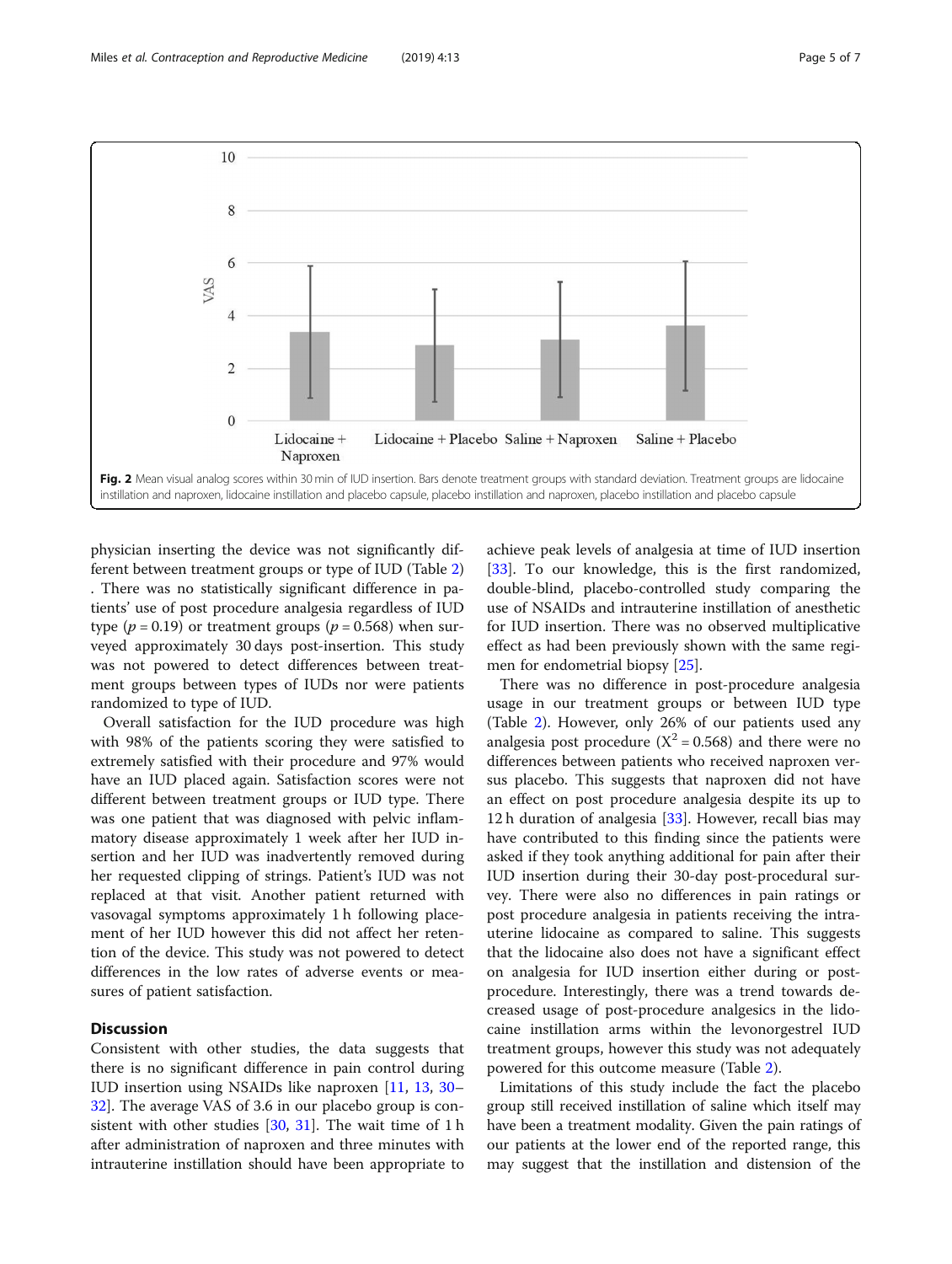<span id="page-5-0"></span>uterus may affect the nerve endings within the endometrium and, consequently, patients' perceived pain rating. The hydro-distention accomplished by the intrauterine instillation may have affected the dilation of the insertion path, thereby making the insertion of the IUD devices easier. This distension may also contribute to the finding of no differences in pain perception between devices. Usage of the 18-gauge angiocatheter was a separate procedure and possible treatment modality. While not specifically tracked there was a small proportion of patients that noted cramping during the instillation though none required the procedure to be paused or halted during this step. Including a separate arm with no intervention other than IUD insertion would have improved this study and addressed this potential confounding factor of intrauterine instillation.

While we had no differences in distribution of parous women throughout our treatment groups, it is also possible that if subjects had been limited to nulliparous women, differences in pain perception may have been noted between the treatment groups in a similarly powered study. This study was not randomized to type of IUD or powered to detect differences between the two devices but we did observe a trend of increased pain  $(p = 0.09)$  in the Copper T380A patients as compared to the levonorgestrel recipients in conjunction with decreased pain in our naproxen and lidocaine treatment groups. Our findings were similar to Dogan et al. [\[25](#page-6-0)], in that the combined treatment group was not superior to single agent. However, unlike the findings from Dogan et al., our naproxen/lidocaine arm was not superior to the placebo/saline arm which maybe secondary to our overall lower pain scores during IUD insertion compared to endometrial biopsy in their study. This study was also similar to the 2015 Cochrane review that found no benefit to pre-treatment with naproxen (NSAID) for analgesia for IUD insertions though patients in the Cochrane review were less likely to note the insertion experience as unpleasant [[22\]](#page-6-0).

In conclusion, our study showed that naproxen alone or in combination with intrauterine lidocaine does not reduce pain during IUD insertion. Intrauterine instillation of lidocaine is not superior to saline. A future study examining the difference of intrauterine instillation of saline and no instillation may help elucidate these differences.

#### Abbreviations

BMI: Body mass index; DEERS: Defense Enrollment Eligibility Reporting System; IUD: Intrauterine device; NSAID: Nonsteroidal anti-inflammatory drug; VAS: Visual analog scale

#### Acknowledgements

Statistical support was provided by Robin Howard, Uniformed Services University.

### Authors' contributions

SMM, SD, and KS all contributed to study design, clinical implementation, data analysis, and authorship of this paper. All authors read and approved the final manuscript.

## Funding

This work was supported by intramural funding in the Obstetrics and Gynecology Department at Walter Reed National Military Medical Center, Bethesda, MD.

## Availability of data and materials

Datasets can be found on [Clinicaltrials.gov,](http://clinicaltrials.gov) [http://clinicaltrials.gov,](http://clinicaltrials.gov) NCT02769247. Any data sets used or analyzed that may not be found on the site are available from the corresponding author on reasonable request.

#### Ethics approval and consent to participate

This study was approved by the Walter Reed National Military Medical Center Institutional Review Board (#384645–3) prior to enrollment of the first patient and the study was posted on [Clinicaltrials.gov](http://clinicaltrials.gov) (NCT02769247) on May 11, 2016.

## Consent for publication

n/a

#### Competing interests

The views expressed in this manuscript are those of the authors and do not reflect the official policy or position of the Department of Defense, or the U. S. Government. The authors declare that they have no competing interests.

#### Author details

<sup>1</sup>Second Medical Group, 243 Curtiss Rd, Barksdale AFB, Louisiana 71110, USA. <sup>2</sup> Department of Obstetrics and Gynecology, Uniformed Services University, 4301 Jones Bridge Rd, Bethesda, MD 20814, USA. <sup>3</sup>Department of Obstetrics and Gynecology, Walter Reed National Military Medical Center, 8901 Wisconsin Ave, Bethesda, MD 20889, USA.

## Received: 22 April 2019 Accepted: 21 June 2019 Published online: 10 September 2019

#### References

- 1. Finer LB, Henshaw SK. Disparities in rates of unintended pregnancy in the United States, 1994 and 2001. Perspect Sex Reprod Health. 2006. p. 90–6.
- 2. Trussell J. Contraceptive failure in the United States. Contraception. 2011. p. 397–404.
- 3. Mosher WD, Jones J. Use of contraception in the United States : 1982 2008 Library of Congress cataloging-in-publication data. Vital Health Stat 23. 2010. p. 1–44.
- 4. Trussell J, Wynn LL. Reducing unintended pregnancy in the United States. Contraception. 2008. p. 1–5.
- 5. Kuehn BM. Institute of medicine outlines priorities for comparative effectiveness research. JAMA. 2009. p. 936–7.
- 6. Kavanaugh ML, Jerman J. Contraceptive method use in the United States: trends and characteristics between 2008, 2012 and 2014. Contraception. 2018. p. 14–21.
- 7. Bracken J, Graham CA. Young women's attitudes towards, and experiences of, long-acting reversible contraceptives. Eur J Contracept Reprod Health Care. 2014. p. 276–84.
- 8. MLCSGAWKL J. Myths and misconceptions about intrauterine contraception among women seeking termination of pregnancy. TT. J Fam Plan Reprod Health Care. 2013. p. 36–40.
- 9. Asker C, Stokes-Lampard H, Beavan J, Wilson S. What is it about intrauterine devices that women find unacceptable? Factors that make women nonusers: a qualitative study. J Fam Plan Reprod Health Care. 2006. p. 89–94.
- 10. Ngo LL, Ward KK, Mody SK. Ketorolac for pain control with intrauterine device placement: a randomized controlled trial. Obstet Gynecol. 2015. p. 29–36.
- 11. Hubacher D, Reyes V, Lillo S, Zepeda A, Chen PL, Croxatto H. Pain from copper intrauterine device insertion: randomized trial of prophylactic ibuprofen. Am J Obstet Gynecol. 2006. p. 1272–7.